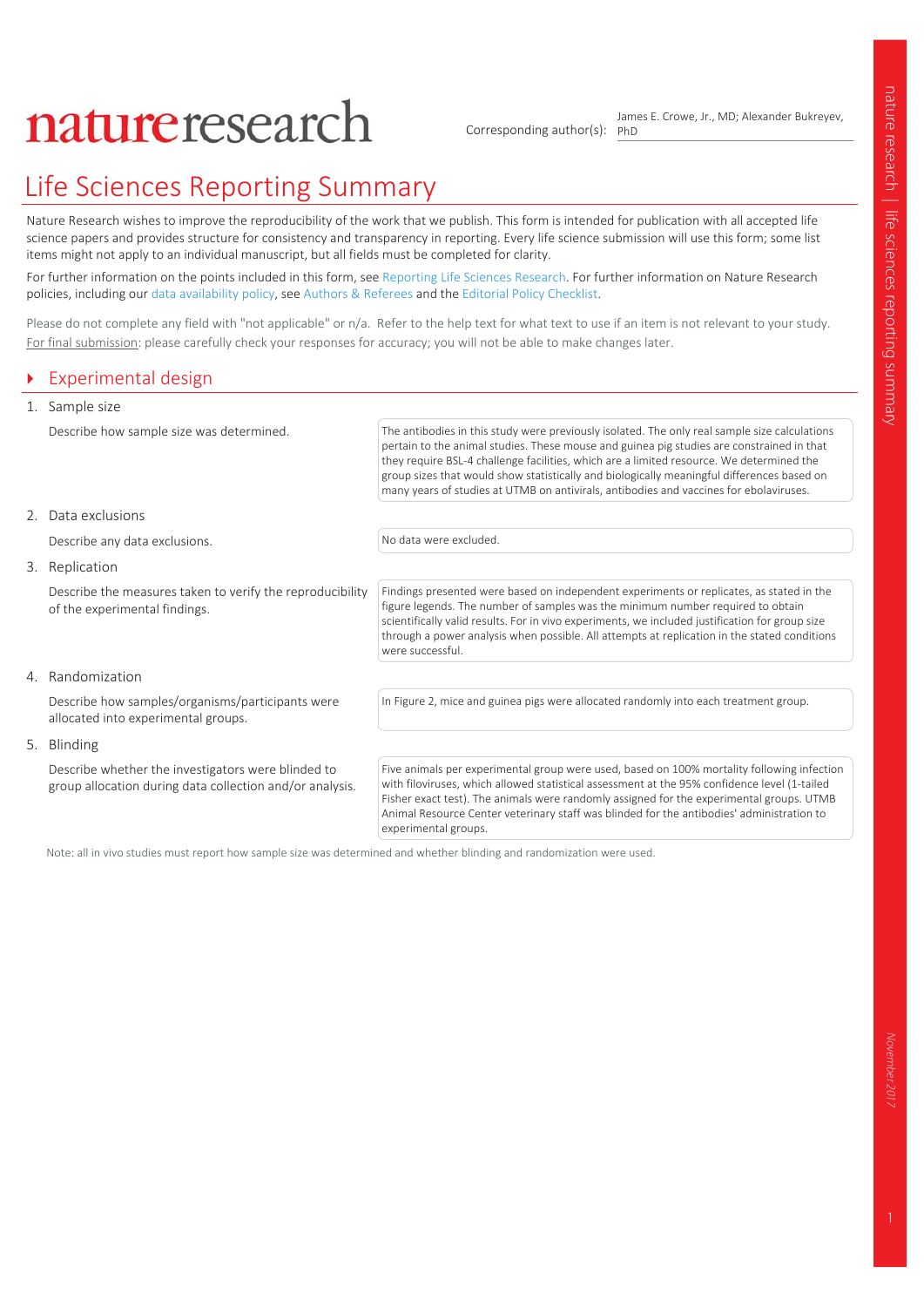#### 6. Statistical parameters

For all figures and tables that use statistical methods, confirm that the following items are present in relevant figure legends (or in the Methods section if additional space is needed).

| n/a | Confirmed                                                                                                                                                                                                   |
|-----|-------------------------------------------------------------------------------------------------------------------------------------------------------------------------------------------------------------|
|     | The exact sample size (n) for each experimental group/condition, given as a discrete number and unit of measurement (animals, litters, cultures, etc.)                                                      |
|     | A description of how samples were collected, noting whether measurements were taken from distinct samples or whether the same<br>sample was measured repeatedly                                             |
|     | A statement indicating how many times each experiment was replicated                                                                                                                                        |
|     | The statistical test(s) used and whether they are one- or two-sided<br>Only common tests should be described solely by name; describe more complex techniques in the Methods section.                       |
|     | A description of any assumptions or corrections, such as an adjustment for multiple comparisons                                                                                                             |
|     | Test values indicating whether an effect is present<br>Provide confidence intervals or give results of significance tests (e.g. P values) as exact values whenever appropriate and with effect sizes noted. |
|     | A clear description of statistics including central tendency (e.g. median, mean) and variation (e.g. standard deviation, interquartile range)                                                               |
|     | Clearly defined error bars in all relevant figure captions (with explicit mention of central tendency and variation)                                                                                        |
|     | See the web collection on statistics for biologists for further resources and guidance.                                                                                                                     |

#### **Software**

#### Policy information about availability of computer code

#### 7. Software

Describe the software used to analyze the data in this study.

Prism version 5 (GraphPad), Appion platform (Lander G. C., 2009), DoG Picker ( Voss, N. R., 1009).

For manuscripts utilizing custom algorithms or software that are central to the paper but not yet described in the published literature, software must be made available to editors and reviewers upon request. We strongly encourage code deposition in a community repository (e.g. GitHub). *Nature Methods* guidance for providing algorithms and software for publication provides further information on this topic.

#### $\triangleright$  Materials and reagents

Policy information about availability of materials

#### 8. Materials availability

Indicate whether there are restrictions on availability of unique materials or if these materials are only available for distribution by a third party.

Antibodies described in this paper are available under MTA from Vanderbilt University Medical Center.

Human antibodies used were generated as part of our study using previously described

The following secondary antibodies were used were validated in the previous study: goat anti-human IgG alkaline phosphatase conjugate (Meridian Life Science #W99008A) and anti-human Alexa Fluor 488-conjugate (Jackson ImmunoResearch Laboratories, Westgrove,

methods (Flyak AI, Cell 2016; 164: 392-405. PMC ID 4733404.)

9. Antibodies

Describe the antibodies used and how they were validated for use in the system under study (i.e. assay and species).

#### 10. Eukaryotic cell lines

- 
- b. Describe the method of cell line authentication used.  $\int$  STR testing.
- c. Report whether the cell lines were tested for mycoplasma contamination.
- d. If any of the cell lines used are listed in the database of commonly misidentified cell lines maintained by ICLAC, provide a scientific rationale for their use.

a. State the source of each eukaryotic cell line used. Vero-E6 cell line was obtained from the American Type Culture Collection. FreeStyle 293F cell line was purchased from Thermo Fisher Scientific.

PA).

All cell lines were tested on a monthly basis for Mycoplasma and found to be negative in all cases.

No commonly misidentified cell lines were used.